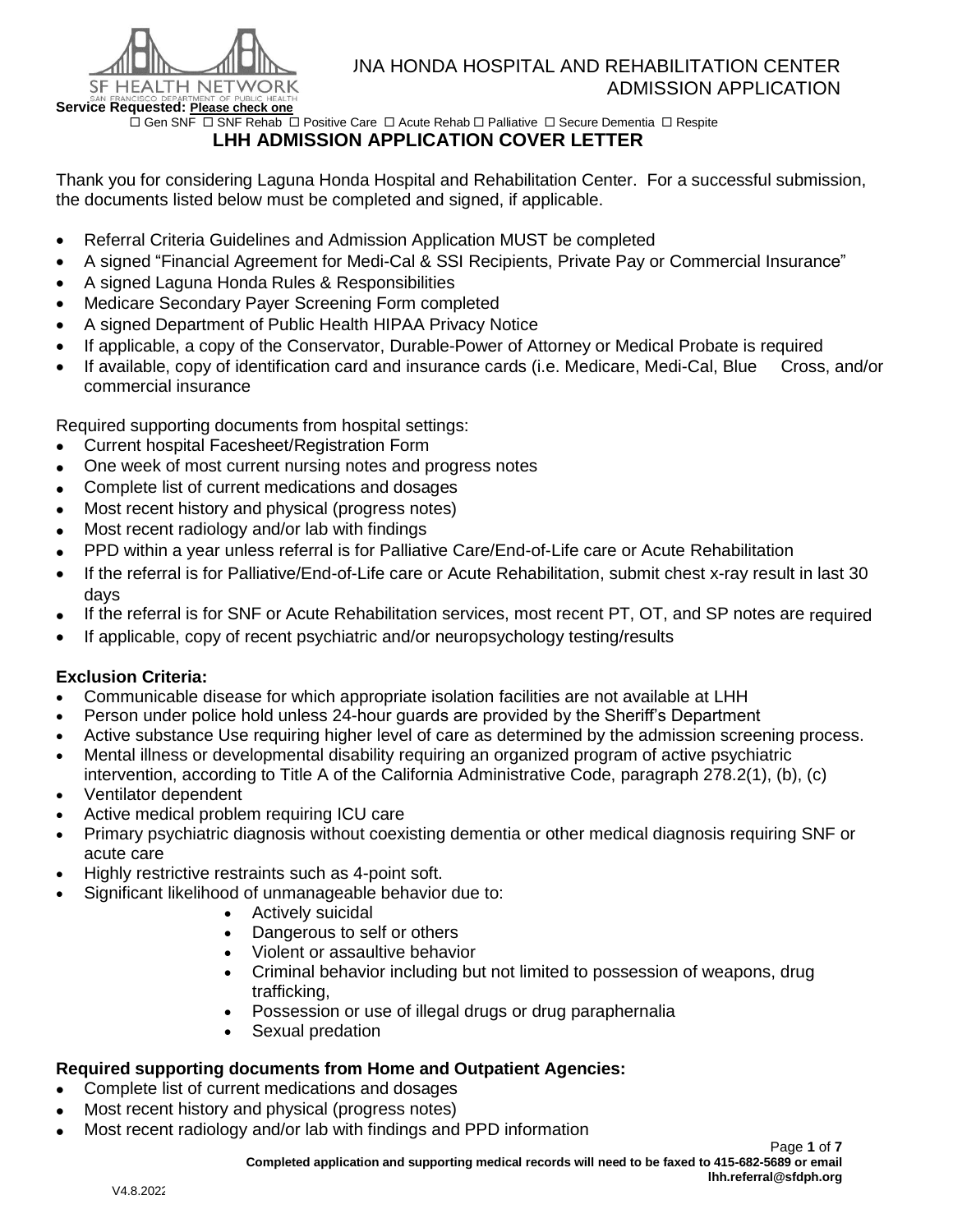### LAGUNA HONDA HOSPITAL AND REHABILITATION CENTER ADMISSION APPLICATION

In compliance with the *Hudman v. Kizer* state regulation, before a person is referred to a distinct-part SNF such as Laguna Honda, all efforts should be made to place the person in a freestanding facility.

Laguna Honda is not a contracted provider with any Medicare or Commercial HMO plan. Referring source must obtain pre-authorization and negotiate rates individually for each admission.

This referral is also available via Internet: www.lagunahonda.org and forms may be duplicated as needed for future use. LHH Admission Application and supporting documents from hospitals must be submitted by via email at lhh.referral@sfdph.org. Referrals from community can be submitted by email, fax 415-682-5689, or by hand.

**NOTE: If application packet is NOT completely answered and required supporting documents are NOT attached at the time of referral, please do not send referral. Incomplete application packets will not be processed.**

Thank you for your cooperation.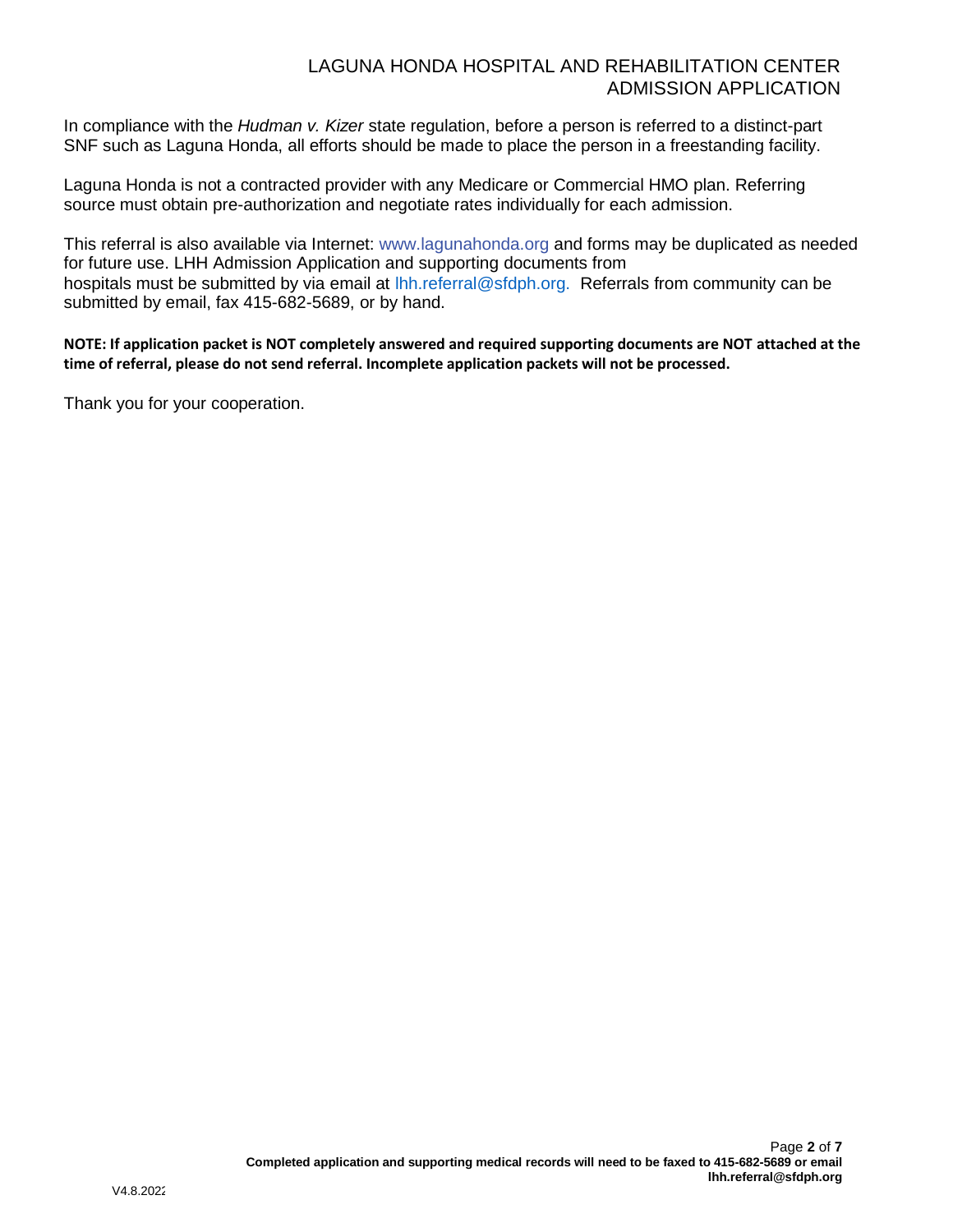

**SECTION A: GENERAL SNF AND SNF REHAB REFERRAL CRITERIA GUIDELINE (SKIP TO SECTION B FOR ACUTE REHAB)**

#### **Exclusion Criteria strictly include:**

- *Communicable disease for which appropriate isolation facilities are not available at LHH*
- *Person under police hold unless 24-hour guards are provided by the Sheriff's Department*
- *Active substance use*

The following are criteria for Skilled Nursing services at LHH. Please check all applicable boxes.

# **Daily Skilled Nursing**

- □ Tracheostomy care & suctioning (unable to independently perform/self-administer secondary to cognitive or physical impairments)
- □ Tube feeding (unable to independently perform/self-administer secondary to cognitive or physical impairments)
- □ IV therapy (specify below):
	- o More than once a day
	- o Unable to receive IV therapy in the community
- □ Total Parenteral Nutrition (TPN) standard formulation only
- $\Box$  Blood Sugar Checks that cannot be managed in the community (specify below):
	- o Unable to independently perform/self-administer secondary to cognitive or physical impairments
	- o Unstable (requires frequent medication adjustment)
- $\Box$  Dressing changes of postsurgical wounds and skin lesions (specify below):
	- $\circ$  Unable to independently perform secondary to cognitive or physical impairments AND must be more than once a day dressing change
- **Continuous Close Observation (that cannot be managed in the community)**
- □ Medical condition requiring monitoring of (specify below):
	- o Vital signs every 8 hours by a licensed clinical staff
	- o Daily intake and output by a licensed clinical staff
	- o Pain control needs on a continuous basis for terminally ill patients
- □ Medication management requiring clinical assessment, evaluation and Directly Observed Therapy (DOT) for treatment of (specify below):
	- o Hepatitis C
	- o HIV/AIDS
	- o Chemotherapy
- □ Daily supervision for safety and elopement behavior secondary to dementia-related cognitive limitations requiring a secure unit

#### **Rehabilitation Services and Training in Self-Care Activities**

- □ To facilitate discharge planning (e.g. gait and ambulation training, self-administration of medications, colostomy care, etc.)
- $\Box$  Daily assistance with ADLs secondary to physical or mental impairments that exceeds what can be arranged with community services (must have three or more items listed below needing extensive to total assistance; specify below):
	- o Assistance with mobility
	- o Eating
	- o Dressing
	- o Toileting
	- o Personal hygiene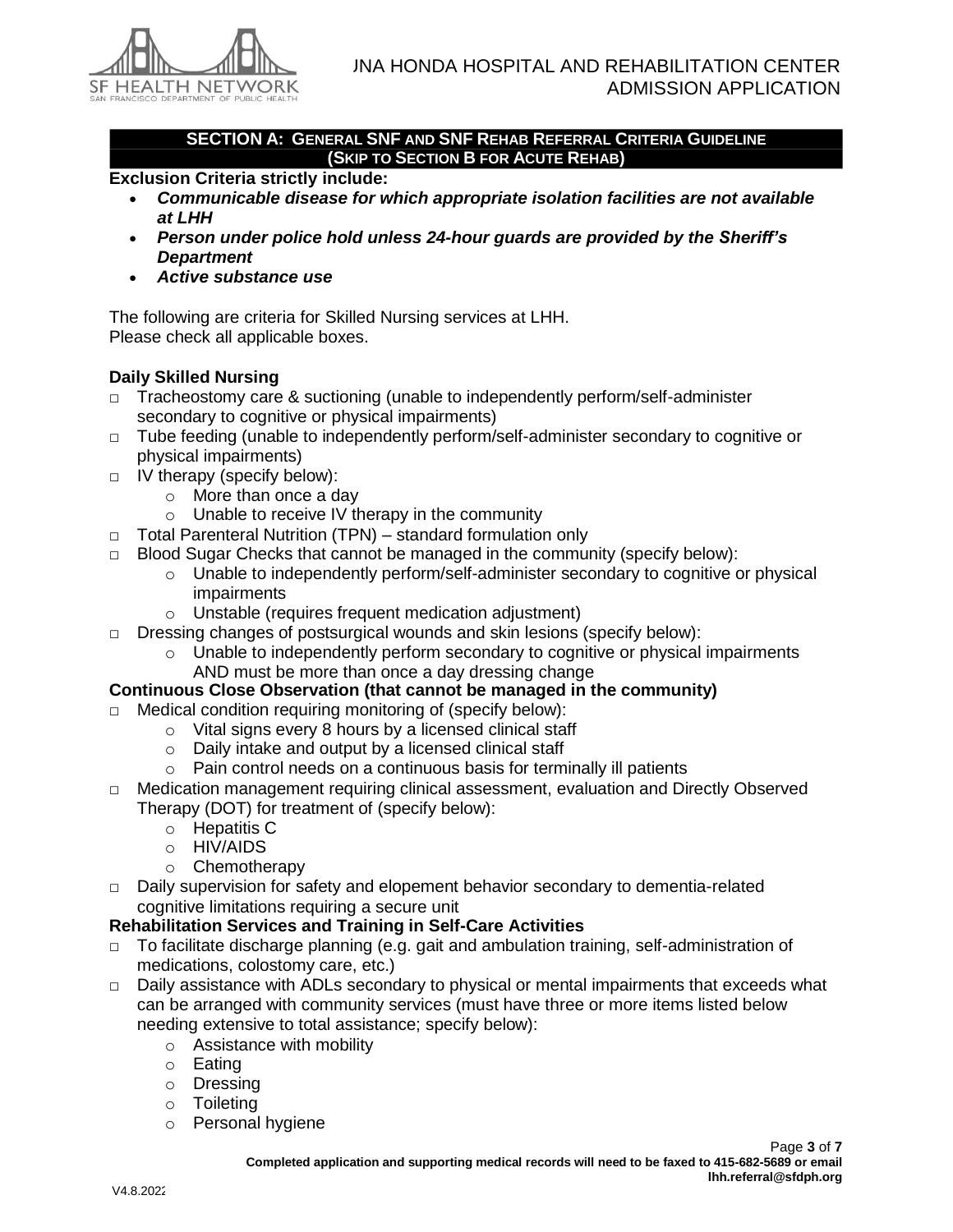

ADMISSION APPLICATION □ **For SNF Rehab:** Physical Therapy 5 times/week and additional rehabilitation services (OT/SP).

## □ **Secure Memory Care**

- o Residents who are mobile;
- $\circ$  Residents assessed by a physician as having serious cognitive impairment which prevents the resident from making medical decisions for him/herself;
- o Residents assessed by clinical staff as being at risk for unsafe wandering or elopement; and
- $\circ$  Resident who has a conservator or surrogate decision maker that agrees to placement of the resident in a secured setting, or who is a ZSFG patient or LHH resident with a conservatorship proceeding pending and the intended conservator does not disagree with placement of the resident in a secured setting.

**If NONE of the above criteria are selected, DO NOT PROCEED with the application. The applicant/patient does not meet skilled nursing criteria for admission.**

## **SECTION B: ACUTE REHABILITATION REFERRAL CRITERIA GUIDELINE**

The following are criteria for ACUTE REHABILITATION services at LHH.

- $\Box$  Patient requires Physical Therapy AND treatment by one or more of the following disciplines:
	- o Occupational Therapy
	- o Speech Therapy
- $\Box$  Documentation supports that patient is participating and progressing in therapy
- $\Box$  Documentation supports that the patient will be able to tolerate 3 hours of therapy per day
- $\Box$  A discharge disposition has been identified and is available at the time of completion of acute rehabilitation

#### **ALL elements above MUST be met for acute rehabilitation candidacy. If not all elements are made, consider Section A.**

LHH cannot adequately care for prospective residents with the following:

- Communicable diseases for which isolation rooms are unavailable
- In police custody unless approved by CMO, CEO, Chief Nursing Officer (CNO) or designees
- Ventilator
- Medical problem requiring Intensive Care Unit care
- Primary psychiatric diagnosis without coexisting dementia or other medical diagnosis requiring SNF or acute care
- Highly restrictive restraints
- Significant likelihood of unmanageable behavior endangering the safety or health of another resident, such as:
	- o Actively suicidal
	- o Violent or assaultive behavior
	- o Criminal behavior including but not limited to possession of weapons, drug trafficking, possession or use of illegal drugs or drug paraphernalia
	- o Sexual predation
	- $\circ$  Elopement or wandering not confinable with available elopement protections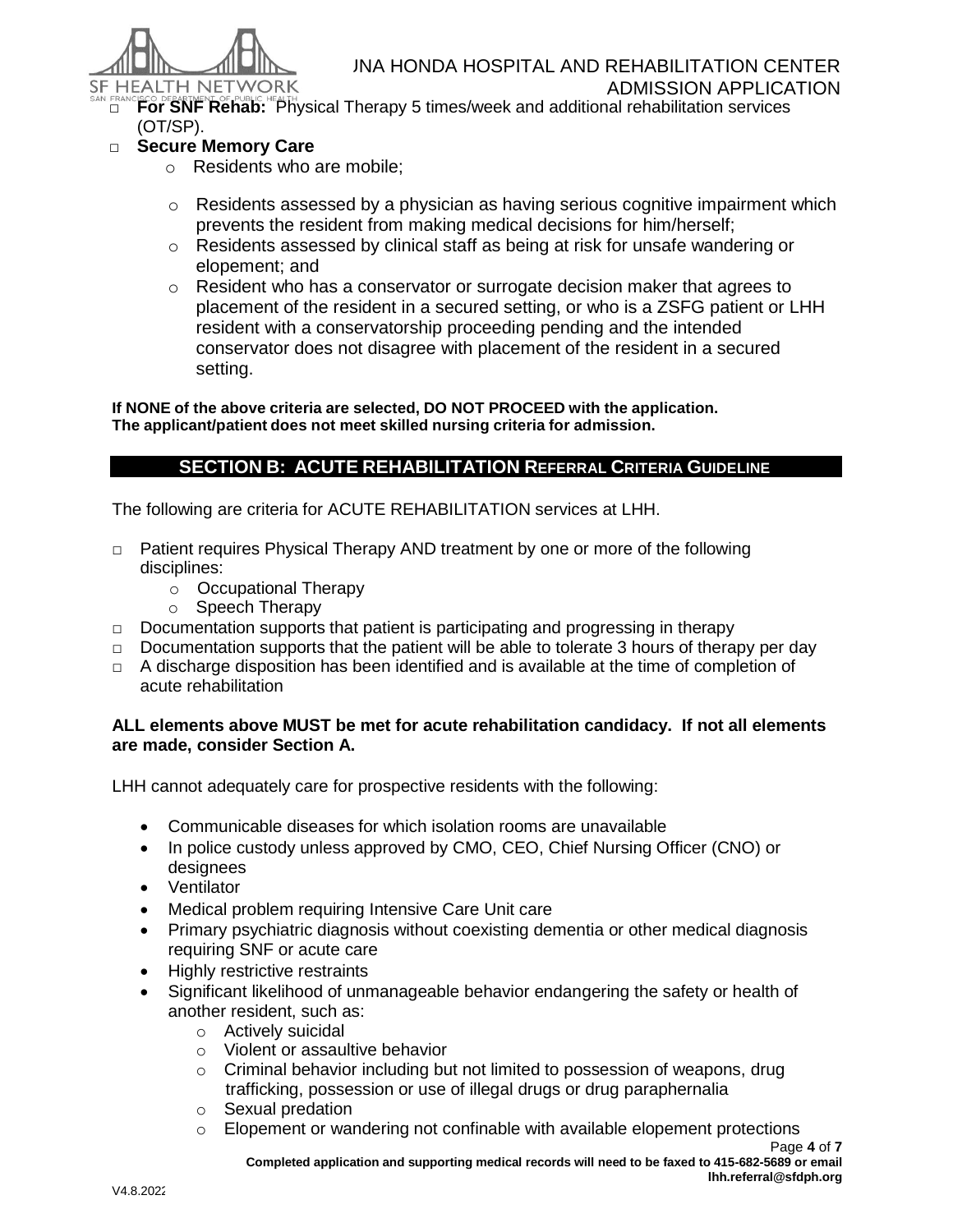

| ALL FINANCIAL AND MEDICAL INFORMATION MUST BE COMPLETED AND SUPPORTING<br>DOCUMENTS SUMITTED FOR REFERRAL REVIEW                                                                                                                                                             |                                            |                     |                          |                                                                     |  |  |
|------------------------------------------------------------------------------------------------------------------------------------------------------------------------------------------------------------------------------------------------------------------------------|--------------------------------------------|---------------------|--------------------------|---------------------------------------------------------------------|--|--|
|                                                                                                                                                                                                                                                                              |                                            |                     |                          | SECTION I: APPLICANT/PATIENT'S INFORMATION AND DEMOGRAPHIC          |  |  |
| Last Name:                                                                                                                                                                                                                                                                   |                                            | First Name:         |                          | Ml:                                                                 |  |  |
|                                                                                                                                                                                                                                                                              |                                            |                     |                          |                                                                     |  |  |
| Date of birth:                                                                                                                                                                                                                                                               | SSN:                                       |                     |                          | Gender:<br>Age:                                                     |  |  |
| Birthplace:                                                                                                                                                                                                                                                                  |                                            |                     |                          |                                                                     |  |  |
| Ethnicity/Race:                                                                                                                                                                                                                                                              | <b>Marital Status:</b>                     |                     |                          | If married, name of spouse:                                         |  |  |
| <b>Street Address:</b>                                                                                                                                                                                                                                                       | City:                                      |                     |                          | State and Zip Code:                                                 |  |  |
| Primary Phone:                                                                                                                                                                                                                                                               | Alternate Phone:                           |                     |                          | Religious Preference:                                               |  |  |
|                                                                                                                                                                                                                                                                              |                                            | Preferred Language: |                          | Resident of City & County of San<br>Francisco: $\Box$ Yes $\Box$ No |  |  |
| <b>Nearest Relative:</b>                                                                                                                                                                                                                                                     |                                            |                     | Address:                 |                                                                     |  |  |
|                                                                                                                                                                                                                                                                              |                                            |                     |                          |                                                                     |  |  |
| Phone:                                                                                                                                                                                                                                                                       | Email:                                     |                     |                          | Relationship:                                                       |  |  |
| <b>Emergency Contact:</b>                                                                                                                                                                                                                                                    |                                            |                     | Phone:                   |                                                                     |  |  |
| $\square$ Self<br>Decision maker:<br>Address:<br>If applicant/patient cannot make decisions, indicate individual who can<br>make decision: $\square$ Family $\square$ Surrogate $\square$ Conservator $\square$ DPOA<br>Name<br>TYPE: □ Medical □ Financial □ Both<br>Phone: |                                            |                     |                          |                                                                     |  |  |
| Applicant's prior living situation:                                                                                                                                                                                                                                          |                                            |                     |                          |                                                                     |  |  |
|                                                                                                                                                                                                                                                                              | <b>SECTION II: ELIGIBILITY INFORMATION</b> |                     |                          |                                                                     |  |  |
| <b>Government Insurance Benefits</b>                                                                                                                                                                                                                                         |                                            |                     |                          |                                                                     |  |  |
| Medicare Eligible                                                                                                                                                                                                                                                            | $\Box$ Yes                                 |                     |                          | $\Box$ No $\Box$ Number $\Box$                                      |  |  |
| Medi-Cal Eligible                                                                                                                                                                                                                                                            | $\Box$ Yes                                 |                     |                          |                                                                     |  |  |
| <b>Presumptive Medi-Cal</b><br>*If Presumptive Medi-Cal - Submit a copy of Medi-Cal Application with all verifications.                                                                                                                                                      |                                            |                     | □ Yes     □ No ID Number |                                                                     |  |  |
| <b>Commercial Insurance/HMO</b>                                                                                                                                                                                                                                              |                                            |                     |                          |                                                                     |  |  |
| <b>Carrier Name</b>                                                                                                                                                                                                                                                          |                                            |                     |                          |                                                                     |  |  |
| <b>Contact Name</b>                                                                                                                                                                                                                                                          |                                            |                     |                          |                                                                     |  |  |
| Name of Insured<br>Union local, if applicable _____<br>Spouse/Domestic Partner                                                                                                                                                                                               |                                            |                     |                          |                                                                     |  |  |
|                                                                                                                                                                                                                                                                              |                                            | <b>Patient</b>      |                          |                                                                     |  |  |
| <b>Employer/Source of Income</b>                                                                                                                                                                                                                                             |                                            |                     |                          |                                                                     |  |  |
| <b>Employer Address</b>                                                                                                                                                                                                                                                      |                                            |                     |                          |                                                                     |  |  |
| <b>Employer Phone#</b>                                                                                                                                                                                                                                                       |                                            |                     |                          |                                                                     |  |  |
| <b>Monthly Income</b>                                                                                                                                                                                                                                                        |                                            |                     |                          |                                                                     |  |  |
| Assets:                                                                                                                                                                                                                                                                      |                                            |                     |                          |                                                                     |  |  |
|                                                                                                                                                                                                                                                                              |                                            |                     |                          |                                                                     |  |  |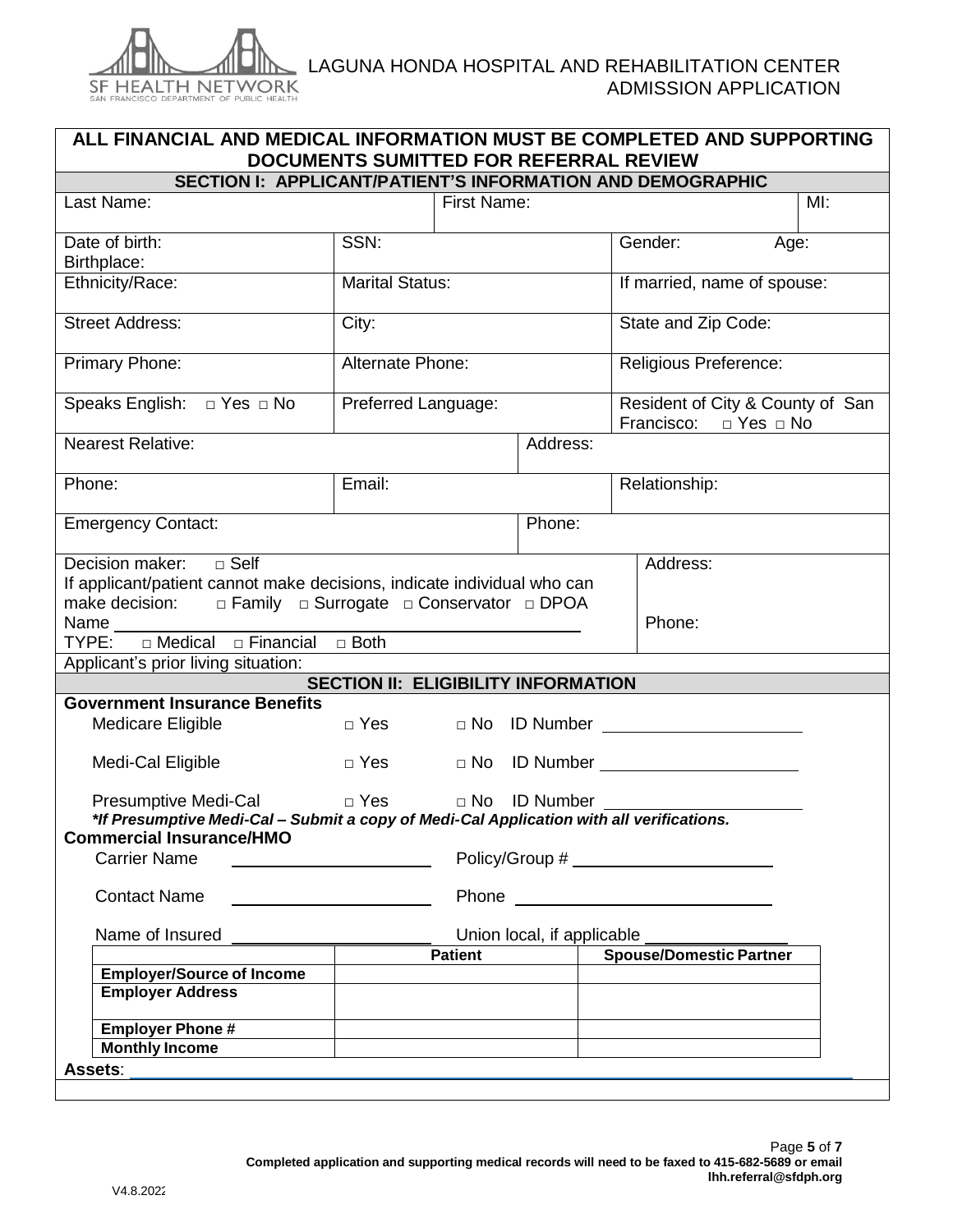

| SECTION III: LEVEL OF CARE REQUEST     |                                                                                                                      |                                                                                                                                                |                     |                                          |  |  |
|----------------------------------------|----------------------------------------------------------------------------------------------------------------------|------------------------------------------------------------------------------------------------------------------------------------------------|---------------------|------------------------------------------|--|--|
|                                        | <b>Service Requested (SELECT ONE)</b>                                                                                |                                                                                                                                                |                     |                                          |  |  |
|                                        | □ General SNF                                                                                                        | $\Box$ Acute Rehabilitation                                                                                                                    |                     |                                          |  |  |
|                                        | $\Box$ SNF Rehabilitation                                                                                            | □ Palliative Care                                                                                                                              |                     |                                          |  |  |
|                                        | □ Positive Care                                                                                                      | □ Secure Dementia Unit<br>(Please be advised that the permitted Respite Care stay is up to a maximum of 4 weeks per admission and a maximum of |                     |                                          |  |  |
|                                        | 6 weeks per year. If accepted, admission day may be a day or few days before or after requested date.)               |                                                                                                                                                |                     |                                          |  |  |
|                                        |                                                                                                                      |                                                                                                                                                |                     |                                          |  |  |
|                                        |                                                                                                                      |                                                                                                                                                |                     |                                          |  |  |
| Phone                                  | <u> 1980 - Johann Barn, mars ann an t-Amhain Aonaich an t-Aonaich an t-Aonaich ann an t-Aonaich ann an t-Aonaich</u> |                                                                                                                                                |                     |                                          |  |  |
|                                        |                                                                                                                      |                                                                                                                                                |                     |                                          |  |  |
|                                        |                                                                                                                      | <b>Patient/Applicant's Current Level of Care</b>                                                                                               |                     |                                          |  |  |
|                                        | $\Box$ SNF<br>□ Acute                                                                                                | □ Acute Rehab □ Home □ Custodial □ ER                                                                                                          |                     |                                          |  |  |
|                                        |                                                                                                                      | If applicant is in skilled nursing facility now, please also indicate acute dates below:                                                       |                     |                                          |  |  |
|                                        |                                                                                                                      |                                                                                                                                                |                     |                                          |  |  |
|                                        |                                                                                                                      |                                                                                                                                                |                     |                                          |  |  |
| <b>SECTION IV: MEDICAL INFORMATION</b> |                                                                                                                      |                                                                                                                                                |                     |                                          |  |  |
|                                        |                                                                                                                      |                                                                                                                                                |                     |                                          |  |  |
|                                        | <b>Current Diagnoses:</b>                                                                                            | <b>Medical History:</b>                                                                                                                        |                     |                                          |  |  |
|                                        |                                                                                                                      |                                                                                                                                                |                     |                                          |  |  |
|                                        | Discharge plan:                                                                                                      | <b>Surgical History:</b>                                                                                                                       |                     | <b>Allergies:</b>                        |  |  |
|                                        |                                                                                                                      | $\circ$ Full Code                                                                                                                              | ○ DNR/DNI<br>Other: |                                          |  |  |
|                                        | <b>REQUIRED INFORMATION</b>                                                                                          | <b>Description(s)</b>                                                                                                                          | <b>Frequency</b>    | <b>Anticipated</b><br><b>End/DC Date</b> |  |  |
|                                        | (SKILLED NEEDS)<br>Example: IV antibiotics                                                                           | Vanco 1gm for MRSA                                                                                                                             | q8hrs               | $3$ weeks - by<br>6/10/13                |  |  |
|                                        | <b>IV Antibiotics Treatment(s)</b>                                                                                   | Drug(s):                                                                                                                                       |                     | <b>Start Date:</b>                       |  |  |
| $\square N/A$                          |                                                                                                                      |                                                                                                                                                |                     |                                          |  |  |
| $\square$ Yes                          | $\square$ No<br>□ID Rec: (COPY needed)                                                                               |                                                                                                                                                |                     |                                          |  |  |
|                                        |                                                                                                                      |                                                                                                                                                |                     | <b>End Date:</b>                         |  |  |
|                                        | TPN (standard formulation only)                                                                                      |                                                                                                                                                |                     |                                          |  |  |
| $\square N/A$<br>$\square$ Yes         | $\square$ No                                                                                                         | Type of IV line(s):<br><b>Peripheral</b>                                                                                                       |                     |                                          |  |  |
|                                        | □ Copy of TPN order                                                                                                  | PICC line                                                                                                                                      |                     |                                          |  |  |
|                                        |                                                                                                                      | Other Line(s): <u>_________</u>                                                                                                                |                     |                                          |  |  |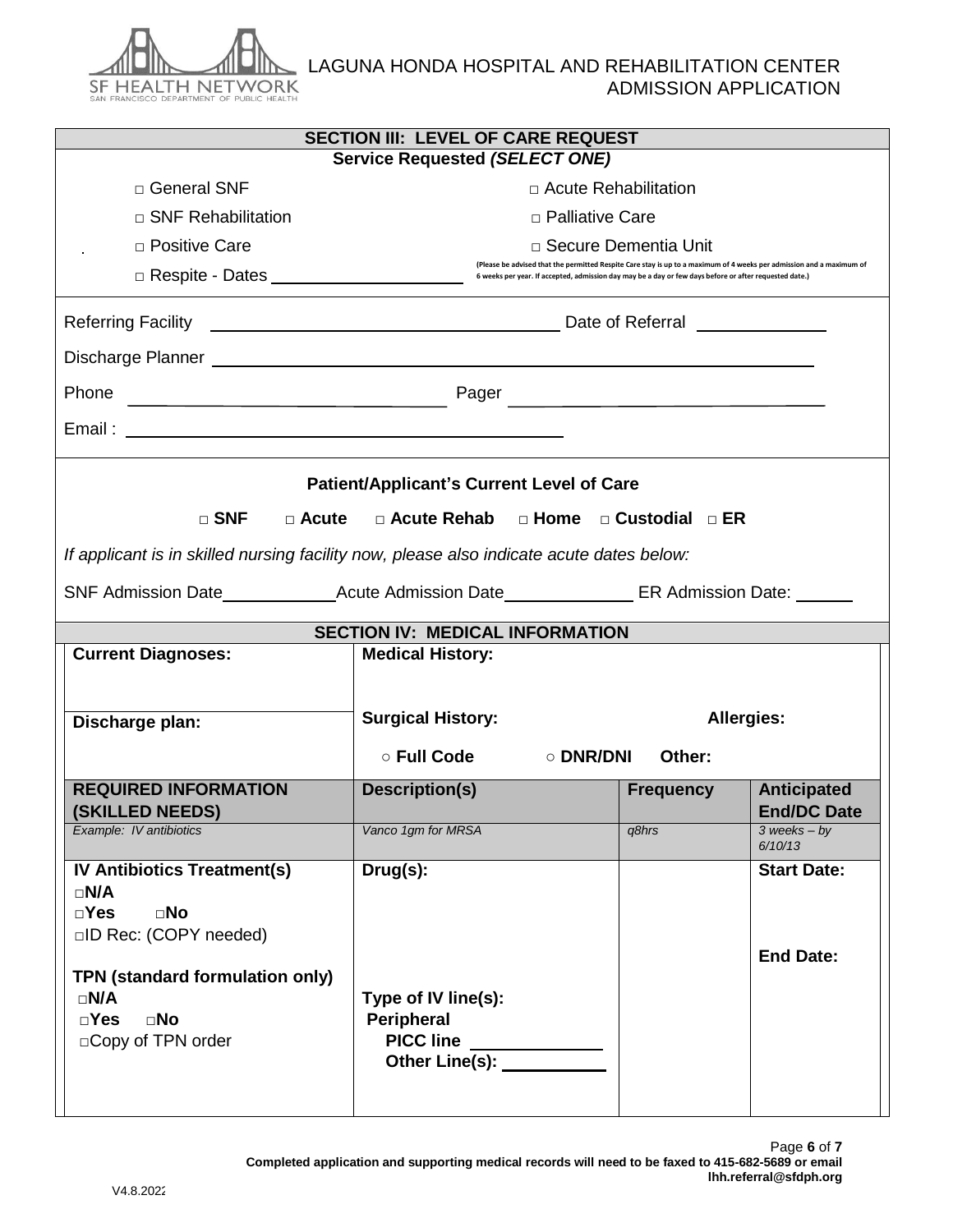

# LAGUNA HONDA HOSPITAL AND REHABILITATION CENTER ADMISSION APPLICATION

| <b>Wound Care Treatment(s)</b><br>$\square N/A$<br>$\square$ Yes<br>$\square$ No<br>□Copy of Wound/Note:<br><b>Rehabilitation</b><br>$\square N/A$<br><b>OPhysical Therapy (REQUIRED)</b><br><b>Participating  OPER  OPERITY</b><br><b>Duration:</b><br>$\Box$ NWB | Type(s):<br>Location(s):<br>Size(s):<br>Treatment(s):<br><b>⊓Wound Vac</b><br><b>Current Status:</b><br>PT: _____ X/week<br>OT: ____X/week<br>ST: _X/week |                                   | <b>Rehab Plan:</b><br>PT: /week<br>OT:____/week End Date:<br>ST: /week | <b>Start Date:</b> |  |  |
|--------------------------------------------------------------------------------------------------------------------------------------------------------------------------------------------------------------------------------------------------------------------|-----------------------------------------------------------------------------------------------------------------------------------------------------------|-----------------------------------|------------------------------------------------------------------------|--------------------|--|--|
| □ Copy of Rehab Eval (PT/OT/SP)                                                                                                                                                                                                                                    |                                                                                                                                                           |                                   |                                                                        |                    |  |  |
| and recent notes (within 3 days)<br><b>Tube(s) and Drain(s)</b><br>$\square N/A$<br>Management, includes foley,                                                                                                                                                    | Type(s):                                                                                                                                                  |                                   |                                                                        |                    |  |  |
| catheters, feeding tubes                                                                                                                                                                                                                                           |                                                                                                                                                           |                                   |                                                                        |                    |  |  |
| $\square$ Yes $\square$ No                                                                                                                                                                                                                                         |                                                                                                                                                           |                                   |                                                                        |                    |  |  |
| <b>Tracheostomy care</b><br>$\square N/A$                                                                                                                                                                                                                          | Shiley #:<br>□Cuffed □Un-cuffed                                                                                                                           |                                   | <b>Suction</b><br>Frequency:                                           |                    |  |  |
| □Yes □No                                                                                                                                                                                                                                                           | $\square$ Inflated                                                                                                                                        |                                   |                                                                        |                    |  |  |
| Copy of RT & Nursing suctioning                                                                                                                                                                                                                                    |                                                                                                                                                           | Rationale: <u>_______________</u> |                                                                        |                    |  |  |
| records                                                                                                                                                                                                                                                            | □ <b>Deflated</b>                                                                                                                                         |                                   |                                                                        | $\neg N/A$         |  |  |
| O2 Requirement: DN/A DYes DNo<br><b>EHemodialysis</b>                                                                                                                                                                                                              |                                                                                                                                                           |                                   |                                                                        |                    |  |  |
| O2 System: _____________________ O2 sat:                                                                                                                                                                                                                           |                                                                                                                                                           |                                   | Schedule:                                                              |                    |  |  |
| □CPAP □BiPAP □EZPAP                                                                                                                                                                                                                                                |                                                                                                                                                           |                                   | Location:                                                              |                    |  |  |
| <b>Other Skilled Needs:</b>                                                                                                                                                                                                                                        |                                                                                                                                                           |                                   | Access:                                                                |                    |  |  |
| $\square N/A$                                                                                                                                                                                                                                                      |                                                                                                                                                           |                                   |                                                                        |                    |  |  |
|                                                                                                                                                                                                                                                                    |                                                                                                                                                           |                                   |                                                                        |                    |  |  |
| □Bariatric  □Special Mattress/Bed □CPM □Other (specify):                                                                                                                                                                                                           |                                                                                                                                                           |                                   |                                                                        |                    |  |  |
| DME (specify):                                                                                                                                                                                                                                                     |                                                                                                                                                           |                                   |                                                                        |                    |  |  |
| Information should be within 7 days:                                                                                                                                                                                                                               |                                                                                                                                                           |                                   |                                                                        |                    |  |  |
| Describe Behavior(s):                                                                                                                                                                                                                                              | Date:                                                                                                                                                     | Date:                             | Weight:                                                                | <b>Vital Signs</b> |  |  |
|                                                                                                                                                                                                                                                                    |                                                                                                                                                           |                                   |                                                                        | Date:              |  |  |
|                                                                                                                                                                                                                                                                    | WBC:                                                                                                                                                      | WBC:                              | Height:                                                                |                    |  |  |
| Antipsychotic Medications:                                                                                                                                                                                                                                         | $H/H$ :                                                                                                                                                   | $H/H$ :                           | Bowel:                                                                 | Temp:              |  |  |
|                                                                                                                                                                                                                                                                    | Na:                                                                                                                                                       | Na:                               | □Continent                                                             | HR:                |  |  |
| $\square N/A$<br>$\Box$ Coach<br>N/A                                                                                                                                                                                                                               | Κ.                                                                                                                                                        | K:                                | □Incontinent                                                           | RR:                |  |  |
| $\Box$ Rounding q hour<br>□PPD date: <u>_______________</u>                                                                                                                                                                                                        | <b>BUN:</b><br><b>BUN:</b>                                                                                                                                |                                   |                                                                        | BP:                |  |  |
| PPD results:                                                                                                                                                                                                                                                       | Cr:<br>Cr:                                                                                                                                                |                                   | Bladder:                                                               | O2:                |  |  |
| □If PPD, or Palliative/End-of-Life or                                                                                                                                                                                                                              |                                                                                                                                                           |                                   | □Continent                                                             | Pain:              |  |  |
| Acute Rehab referral,                                                                                                                                                                                                                                              |                                                                                                                                                           |                                   | □Incontinent                                                           |                    |  |  |
| provide CXR(within 30<br>days) Date and Result:                                                                                                                                                                                                                    |                                                                                                                                                           |                                   |                                                                        |                    |  |  |